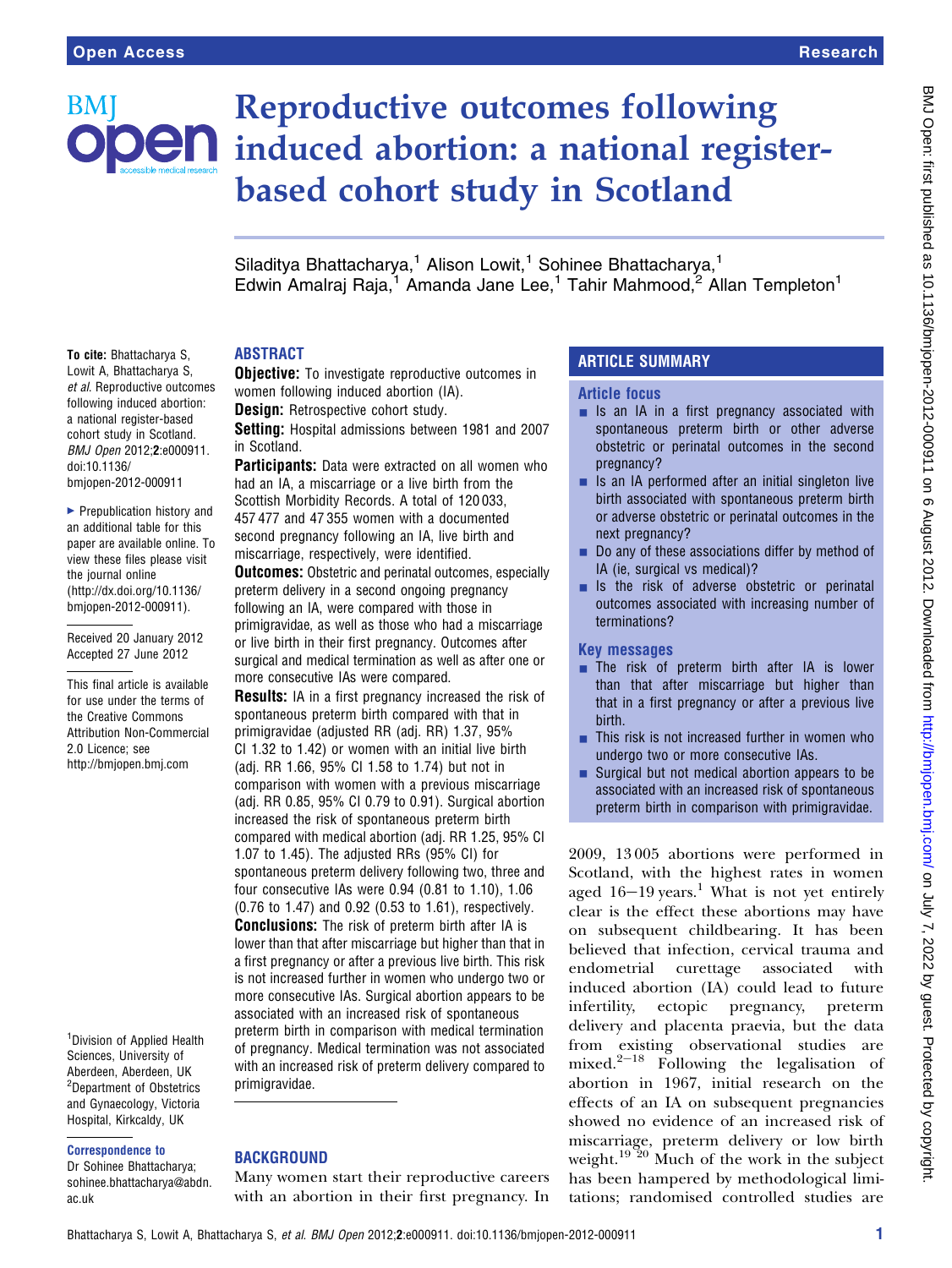#### ARTICLE SUMMARY

#### Strengths and limitations of this study

- **Example 1** Largest population-based study of reproductive outcomes following an IA generalisable to other populations with similar healthcare system.
- **EXECOMPARES** outcomes after medical and surgical abortion and explores the dose-dependent effect of abortion on future preterm delivery. An added strength is use of national data and the ability to discriminate between spontaneous and overall preterm birth as an outcome.
- In acknowledgement of changes in clinical practice during the long study period, models are adjusted for year of pregnancy.
- $\blacksquare$  Compares women with IA with those with a miscarriage, live birth and nulliparous women groups, adding validity to the results.
- **E** Unrecorded and missing data in relation to certain potential confounding factors within the data set.
- **Parity number was less reliable in the early years of data** collection. This may reflect problems with coding and could potentially affect the quality of our results.
- $\blacksquare$  In addition, the analysis of such a large population-based data set has the capacity to produce statistically significant differences, which may or may not be clinically relevant, although this has been minimised by our use of a 1% significance level throughout.

not feasible in this context and researchers have looked to observational studies. Many of the published studies have been limited by small sample sizes, self-reported outcomes and inability to adjust for many potential confounders. A recent review<sup>21</sup> reported that half of the 12 relevant studies found an association between IA and preterm birth as well as placenta praevia. More recently, a number of large studies found no increased risk of placenta praevia but supported an association with preterm<sup>18 22 23</sup> and very preterm delivery<sup>24 25</sup> The clinical implications of this are profound as reducing the incidence of preterm delivery, with its considerable associated problems, remains one of the most significant challenges in obstetrics.

Over a quarter of IAs in Scotland in 2005 were repeat procedures<sup>1</sup> (Information and Statistics Division (ISD), personal communication). While the reproductive sequelae of repeat abortions are unclear, the available literature suggests that the risk of preterm delivery is increased by multiple abortions.<sup>18 22</sup><sup>24 26</sup>

Changes in the technique of abortion have to be taken into account when assessing their impact on future reproduction. In 1992, 83.6% of terminations were carried out surgically, falling to 60.6% in 1998 and 40.7% in 2006, with the remainder being carried out medically.<sup>1</sup> A number of studies<sup>27-29</sup> have compared these methods in terms of safety, efficacy and short-term complications, but data on subsequent reproductive outcomes are scant. A recent study<sup>30</sup> found no difference in reproductive outcomes (ectopic pregnancy, miscarriage and preterm delivery) following medical and surgical IAs but was unable to adjust for known confounders, such as smoking.

The Scottish Morbidity Record (SMR) system in Scotland covers a national population and has captured data on medical and surgical abortion for many years. Over 99.3% of abortions in Scotland are carried out in NHS premises and are recorded in the SMR system. As these data are based on clinical records, any potential bias created by under-reporting will be removed. The availability of this large national data set provides an ideal opportunity to link records on abortion (SMR01) with maternity records (SMR02) in order to explore the risk of preterm delivery and other maternal and perinatal outcomes in women following one or more episodes of IA. The data would also allow a meaningful comparison of outcomes following alternative forms of IA (ie, medical vs surgical).

The primary aim of this study was to investigate the reproductive outcomes in women following IA. In particular, we wished to answer the following research questions: (1) Is an IA in a first pregnancy associated with spontaneous preterm birth or other adverse obstetric or perinatal outcomes in the second pregnancy? (2) Is an IA performed *after a singleton term first pregnancy* associated with spontaneous preterm birth or adverse obstetric or perinatal outcomes in the next pregnancy? (3) Do any of these associations differ by method of IA (ie, surgical vs medical)? (4) Is the risk of adverse obstetric or perinatal outcomes associated with increasing number of terminations?

#### **METHODS**

A retrospective cohort study design was used on routinely collected data extracted from the ISD database. Approval was obtained from the Privacy Advisory Committee of the NHS, Scotland.

Data were extracted from the ISD databases (SMR01 and SMR02) on women aged  $15-55$  years who had an IA, a miscarriage, a live birth or an ongoing pregnancy and live delivery in their first pregnancy between 1981 and 2007, followed by a second pregnancy event. Reproductive outcomes in the subsequent pregnancy of women who had an IA in their first pregnancy (exposed cohort) were compared with those in two unexposed groups: (1) women in their second pregnancy after a miscarriage in their first pregnancy and (2) women in their second pregnancy after a live birth in their first pregnancy. In addition to these two unexposed cohorts, obstetric and perinatal outcomes in the subsequent pregnancy of women who had an IA in their first pregnancy (exposed group) were also compared with those women in their first pregnancy.

To explore outcomes following early pregnancy loss after an initial live birth, data were extracted on all women (aged  $15-55$  years) who had an IA, a miscarriage or a live birth in their second pregnancy (following a live birth in their first pregnancy) between 1981 and 2007 from the ISD databases (SMR01 and SMR02) and followed up to identify a third pregnancy event. Reproductive, obstetric and perinatal outcomes in women who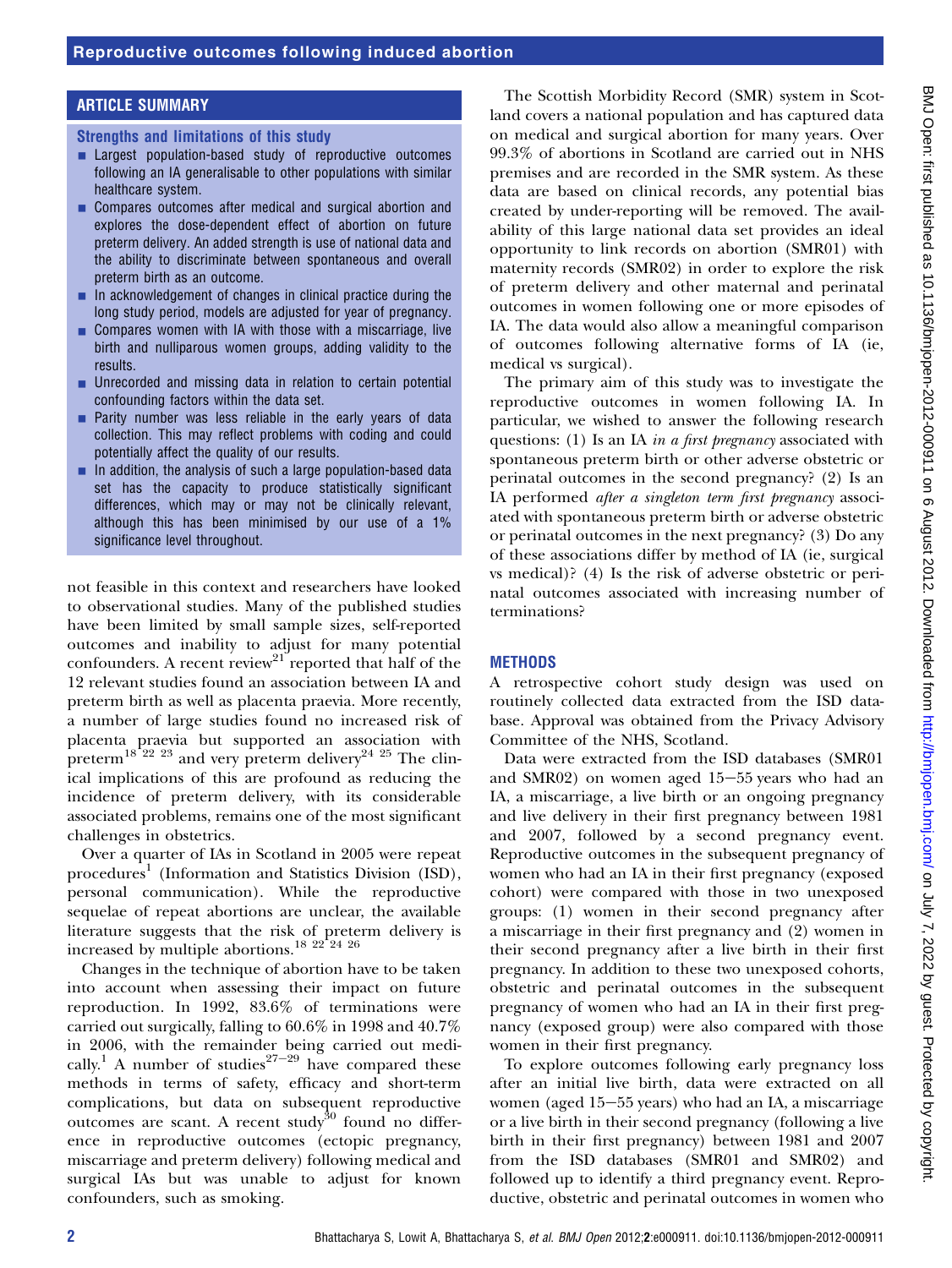had an IA after a singleton term first pregnancy (exposed group) were compared with those in two unexposed groups: (1) women in their third pregnancy following a singleton term delivery in the first pregnancy and a miscarriage in the second pregnancy and (2) women in their third pregnancy following two singleton term deliveries.

Women treated by different methods of IA (surgical or medical) in their first pregnancy were compared in terms of reproductive, obstetric and perinatal outcomes. Finally, to answer research question 4, reproductive and perinatal outcomes were compared between women who had one, two, three and four previous consecutive IAs and women with no previous abortions. Each group of women was independent of the others, for example, women who had three abortions were excluded from the group with two abortions. For each analysis, except research question 4, the women were matched on parity as the risk of adverse obstetric outcomes is dependent on parity, with primiparous women having the highest risk.

#### Data extracted

The following variables were identified by matching SMR01 and SMR02 data sets between the years 1981 and 2007.

Demographic details: Age at pregnancy events, smoking status and social class (assessed using Carstairs category of deprivation) in the exposed group were compared with each of the three unexposed cohorts.

IA details: Estimated gestation and method of termination (medical or surgical or both) were recorded for the exposed group.

Reproductive outcomes: Miscarriage, abortion, live birth, ectopic pregnancy, stillbirth in the exposed group were compared with the unexposed cohorts.

Obstetric and perinatal outcomes: The incidence of preeclampsia, placenta praevia, placental abruption, preterm delivery, very preterm delivery, low birth weight and the mode of delivery in the exposed cohort were compared with each of the three unexposed cohorts. Spontaneous delivery rates (including live birth and stillbirth) were calculated after excluding women who had induced labour and elective (planned) caesarean section.

Socioeconomic status was assessed using the Carstairs Index, $31$  which was divided into quintiles for analysis.

#### Power calculation

Given the number of subgroups in the analysis coupled with multiple outcomes, a global sample size calculation was not feasible. Preliminary enquiries with ISD suggested that we could identify at least 260 000 terminations (1981-2007), of which  $30\%$  (n=69 000) were estimated to have had a subsequent live birth and 25.5%  $(n=66223)$  were IAs in a first pregnancy.

Using a 1:1 ratio of women with IAs in a first pregnancy (exposed cohort) and unexposed women, we anticipated having over 90% power, at the two-sided 5% significance level, to detect a difference of 0.5% or more

in the chances of a preterm birth (ie, an OR of 1.09), assuming that the prevalence of live births in the unexposed group was 6%.

#### Statistical analysis

In the absence of an ideal comparison group for women with a prior abortion, we used three unexposed cohorts, which could increase the chance of false-positive associations (type I error). To help minimise this, we used a stringent p value of  $\leq 0.01$  to denote statistical significance throughout the statistical analyses.

A generalised linear model was used with Poisson family and robust variance estimator to ascertain the relationship between exposure (first pregnancy IA) and various reproductive outcomes (stillbirth, miscarriage, ectopic pregnancy and IA), maternal and perinatal outcomes (pre-eclampsia, placenta praevia, placental abruption) after adjusting for potential confounders (maternal age, year of delivery, smoking and Carstairs at relevant pregnancy). For the outcome of induction of labour, pre-eclampsia, placenta praevia and placental abruption were also entered into the model. Similarly, the outcome low birth weight was also adjusted for gestational age. Stata V.11 was used for the analysis and a stringent p value of  $\leq 0.01$  was used to denote statistical significance throughout.

As smoking data were not routinely collected in the maternity database (SMR02) before 1992 and rarely recorded for women having an IA or miscarriage. Thus, self-reported smoking status, collected at antenatal booking visit, though available for some women, was non-randomly missing for a high percentage of women. This sometimes led to non-convergence of the statistical models. Therefore, a sensitivity analysis was carried out by rerunning all the multivariate models, excluding the smoking variable to determine if the overall effect sizes remained of similar magnitude. This was found to be so.

#### RESULTS

Demographic characteristics of women who had an abortion in their first pregnancy were compared with those who had either a live birth or a miscarriage in their first pregnancy and with primigravida women (table 1). Women with a previous IA were significantly older, more socially deprived and more likely to be smokers than primigravida women or those who had a live birth or a miscarriage in a previous pregnancy.

Table 2 presents reproductive outcomes in a subsequent pregnancy following IA, live birth and miscarriage in the first pregnancy. As table 2 shows, women with an IA in the first pregnancy were more at risk of having a stillbirth or an IA in the second pregnancy compared with an initial live birth. Compared with those who had an initial miscarriage, women who had an IA in their first pregnancy were less likely to have a subsequent miscarriage or ectopic pregnancy, but more likely to have another IA.

Perinatal outcomes in the next ongoing pregnancy following IA are also compared with those in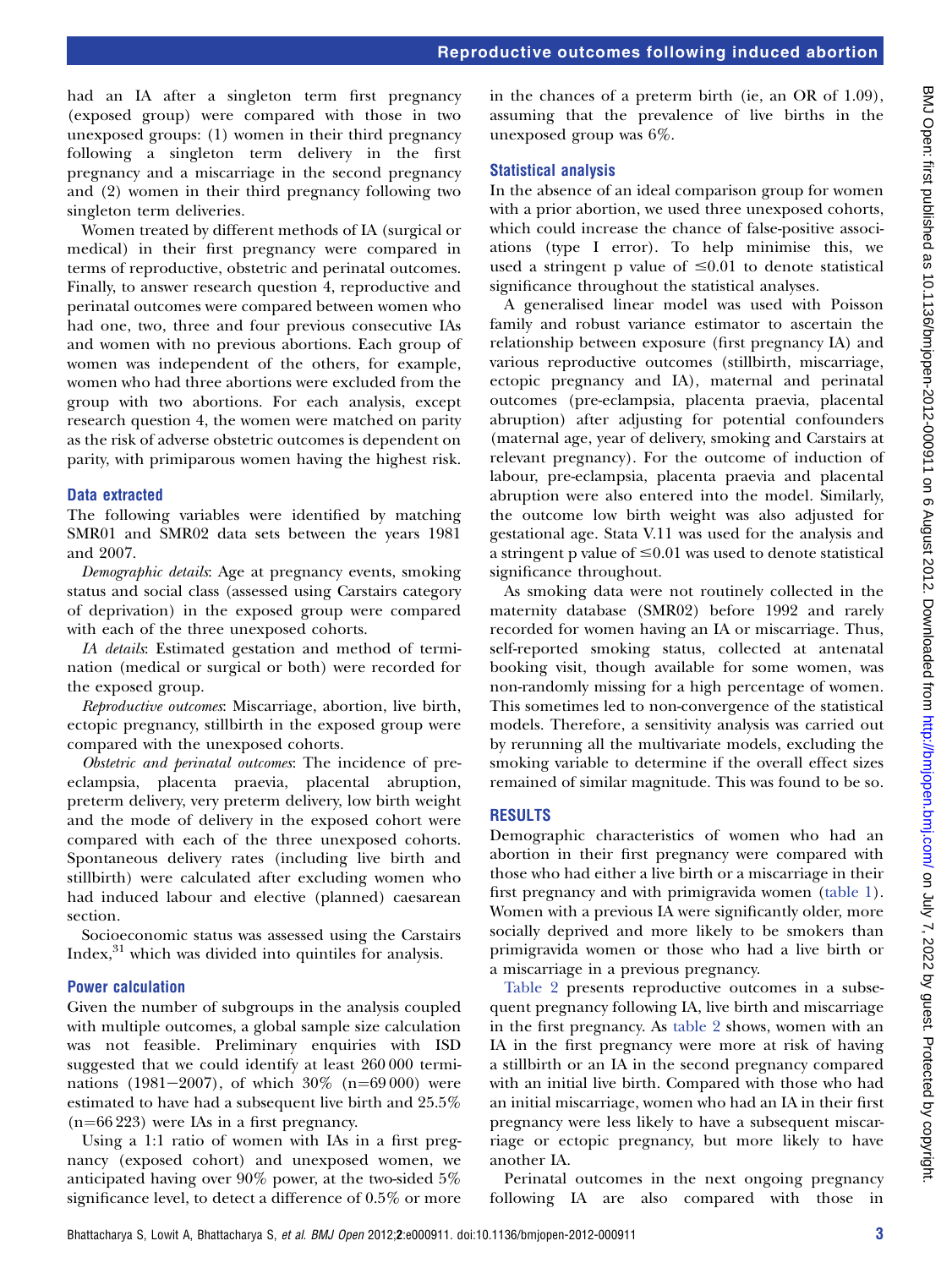Table 1 Demographic characteristics at first pregnancy of women who had induced abortion, live birth or miscarriage in their first pregnancy

| <b>Induced abortion</b><br>$(N = 120033)$<br>24.68 (7.56)<br>17265 (17.1) | Live birth<br>$(N = 457 477)$<br>24.89 (5.11)                                                                                                                                                                                                                                                                      | p Value<br>< 0.001 | <b>Miscarriage</b><br>$(N=47355)$<br>26.26 (6.13) | p Value<br>< 0.001 |
|---------------------------------------------------------------------------|--------------------------------------------------------------------------------------------------------------------------------------------------------------------------------------------------------------------------------------------------------------------------------------------------------------------|--------------------|---------------------------------------------------|--------------------|
|                                                                           |                                                                                                                                                                                                                                                                                                                    |                    |                                                   |                    |
|                                                                           |                                                                                                                                                                                                                                                                                                                    |                    |                                                   |                    |
|                                                                           |                                                                                                                                                                                                                                                                                                                    |                    |                                                   |                    |
|                                                                           | 79 705 (18.0)                                                                                                                                                                                                                                                                                                      | < 0.001            | 8403 (18.8)                                       | < 0.001            |
| 18538 (18.3)                                                              | 81 661 (18.4)                                                                                                                                                                                                                                                                                                      |                    | 8206 (18.4)                                       |                    |
|                                                                           | 84 559 (19.1)                                                                                                                                                                                                                                                                                                      |                    | 8794 (19.7)                                       |                    |
|                                                                           | 92 504 (20.9)                                                                                                                                                                                                                                                                                                      |                    | 9426(21.1)                                        |                    |
|                                                                           | 105 313 (23.7)                                                                                                                                                                                                                                                                                                     |                    | 9788 (21.9)                                       |                    |
|                                                                           |                                                                                                                                                                                                                                                                                                                    |                    |                                                   |                    |
|                                                                           | 112744 (48.4)                                                                                                                                                                                                                                                                                                      | < 0.001            | 4892 (39.8)                                       | < 0.001            |
|                                                                           |                                                                                                                                                                                                                                                                                                                    |                    | 2044 (16.6)                                       |                    |
| 85(3.5)                                                                   | 22 140 (9.5)                                                                                                                                                                                                                                                                                                       |                    |                                                   |                    |
| 622(26.0)                                                                 | 26 088 (11.2)                                                                                                                                                                                                                                                                                                      |                    | 4818 (39.2)                                       |                    |
|                                                                           | 233 154                                                                                                                                                                                                                                                                                                            |                    | 12287                                             |                    |
|                                                                           | 224 323 (49.0)                                                                                                                                                                                                                                                                                                     |                    | 35 068 (74.1)                                     |                    |
|                                                                           |                                                                                                                                                                                                                                                                                                                    |                    |                                                   |                    |
|                                                                           | $139(95 - 213)$                                                                                                                                                                                                                                                                                                    | < 0.001            | $65(47-104)$                                      | < 0.001            |
|                                                                           | 19530 (19.3)<br>21 135 (20.9)<br>24 615 (24.4)<br>1014 (42.3)<br>676 (28.2)<br>2397<br>117636 (98.0)<br>Interpregnancy interval in weeks<br>165 (78–321)<br>Values are n (%) unless otherwise specified.<br>$\star \bullet$ and also a statements of the statement and $\tau$<br>المتحامل والمتحامل المتحام ومحارب | 72 182 (31.0)      |                                                   | 533(4.3)           |

\*Carstairs categories: 1¼ least deprived, 5¼ most deprived. yPercentage based on available information for each group.

primigravida and women who have had a live birth or miscarriage (table 2). Compared with women having a previous live birth, women who had an IA were at higher risk of pre-eclampsia; abruptio placenta; induction of labour; spontaneous preterm, very preterm (<32 weeks) and extremely preterm (<28 weeks) delivery and delivery of a low birthweight baby (<2500 g) but not placenta praevia.

In comparison with women with a previous miscarriage, a history of IA was associated with a lower risk of developing pre-eclampsia and spontaneous preterm and very preterm delivery. Risks of pre-eclampsia, placental abruption (but not placenta praevia), delivery of a low birthweight baby and spontaneous preterm, very preterm and extremely preterm birth were significantly higher following IA than in primigravid women. The risk of pre-eclampsia in women with a previous IA was higher than that in primigravid women but lower than that in women with a previous miscarriage (table 2).

The demographic characteristics of women who had a live birth in their first pregnancy and then went on to have an IA, a live birth or a miscarriage in their second pregnancy are shown in table 3. Women with an IA in their second pregnancy were younger, belonged to a more deprived social group and were more likely to be smokers than women who had a live birth in their second pregnancy. Compared with women who had a miscarriage in their second pregnancy, women with a previous IA were older, belonged to more deprived social classes and were more likely to smoke.

As table 4 shows, IA in the second pregnancy was associated with a higher risk of an ectopic pregnancy or an IA in the third pregnancy compared with an initial live birth. The risk of miscarriage in a third pregnancy was lower in women who had an IA in their second pregnancy, but the risks of another IA were higher than in women with a previous miscarriage.

Compared with women with two previous live births, women with a live birth followed by an IA were more likely to have pre-eclampsia, placenta praevia, induced labour, low birth weight and spontaneous preterm, very preterm and extremely preterm birth (table 4). Women with an IA in their second pregnancy were not at any significantly higher risk of perinatal complications in comparison with women with a previous miscarriage.

In records where the method of IA was clearly recorded, 52 560 women were noted to have had surgical and 16 702, medical abortions. As table 5 shows, reproductive outcomes were comparable in the two groups except for a lower risk of a second IA following surgical termination of pregnancy. The adjusted RR of miscarriage, ectopic pregnancy, placenta praevia and spontaneous preterm delivery (<37 weeks) were significantly higher after surgical termination. In comparison with primigravid women, that is, no previous abortion, women with a medical abortion had an increased risk of placental abruption but not spontaneous preterm, very preterm or extremely preterm delivery. In contrast, women with a surgical abortion had higher risks of all three types of spontaneous preterm delivery. They also had an increased risk of pre-eclampsia, placenta praevia, placental abruption and low birthweight babies. More women had repeat abortion following surgical termination of pregnancy, and fewer went on to have a live birth in comparison with primigravid women and those who had medical terminations.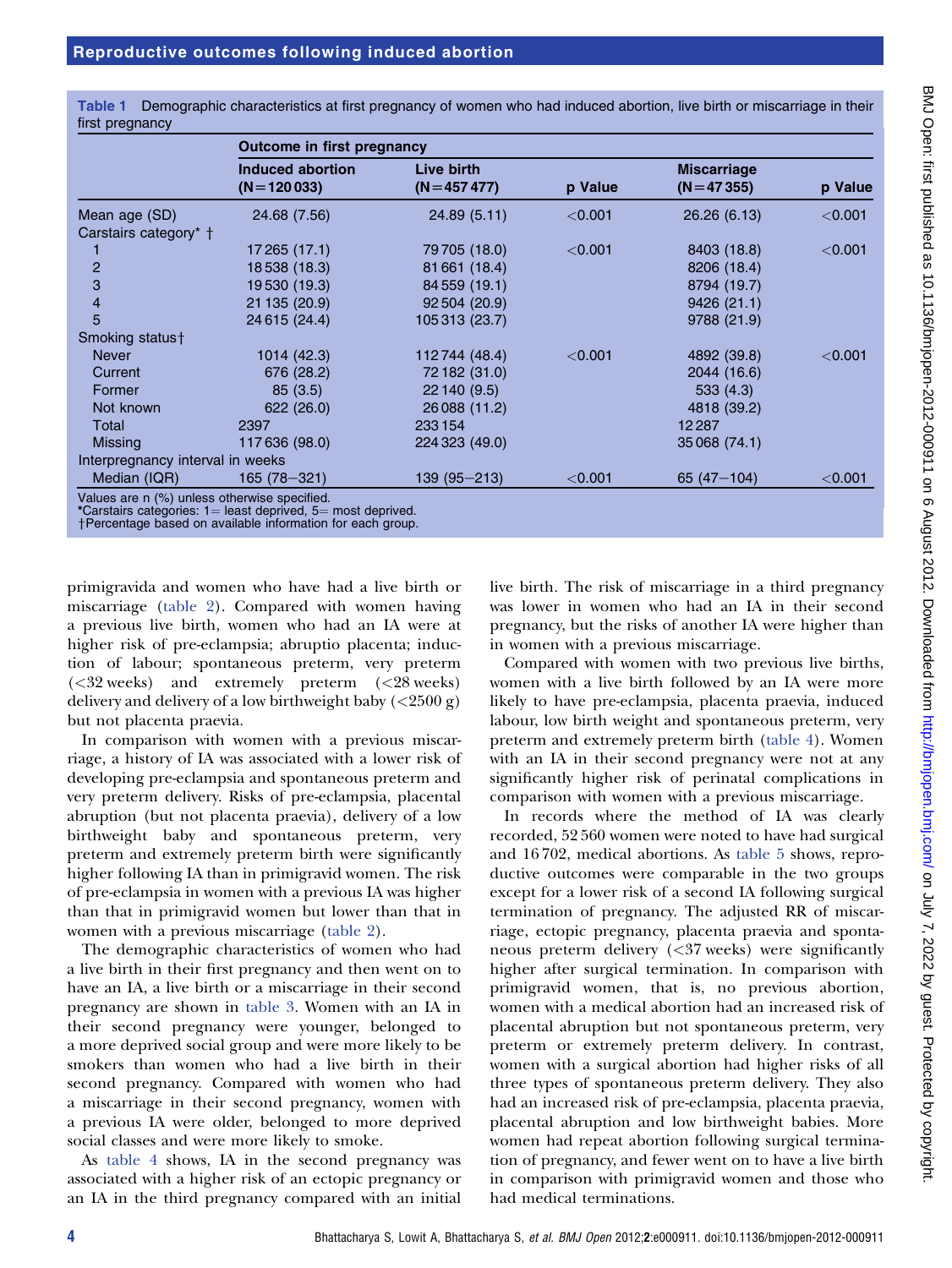| Table 2                                                                                                                                                                                                                              |                     | Outcome in first pregnancy |                |                | Reproductive and perinatal outcomes following induced abortion, miscarriage or live birth in first pregnancy | Crude and adjusted (Adj.) RR (99% CI)*                                           |                                                                                   |
|--------------------------------------------------------------------------------------------------------------------------------------------------------------------------------------------------------------------------------------|---------------------|----------------------------|----------------|----------------|--------------------------------------------------------------------------------------------------------------|----------------------------------------------------------------------------------|-----------------------------------------------------------------------------------|
|                                                                                                                                                                                                                                      |                     | Induced abortion           | Live birth     |                | Miscarriage                                                                                                  | Induced abortion<br>versus live birth                                            | Induced abortion versus<br>miscarriage                                            |
| Outcome of second                                                                                                                                                                                                                    |                     | $N=120033$                 | N=457477       |                | $N=47355$                                                                                                    |                                                                                  |                                                                                   |
| Live birth<br>pregnancy                                                                                                                                                                                                              |                     | 67336 (56.1)               |                | 355 674 (77.7) | 36479 (77.0)                                                                                                 | Crude 0.72 (0.71 to 0.73)                                                        | Crude 0.72 (0.72 to 0.73)                                                         |
| Stillbirth                                                                                                                                                                                                                           |                     | 409 (0.34)                 | 1406 (0.31)    |                | 247 (0.52)                                                                                                   | Crude 1.11 (0.96 to 1.28)<br>Adj. 0.74 (0.73 to 0.74)                            | Crude 0.65 (0.53 to 0.80)<br>Adj. 0.69 (0.69 to 0.70)                             |
| Miscarriage                                                                                                                                                                                                                          |                     | 7965 (6.6)                 | 30669 (6.7)    |                | 6197 (13.1)                                                                                                  | Crude 0.99 (0.96 to 1.02)<br>Adj. 1.06 (0.91 to 1.24)                            | Crude 0.51 (0.49 to 0.53)<br>Adj. 0.58 (0.46 to 0.74)                             |
| Ectopic pregnancy                                                                                                                                                                                                                    |                     | 1115(0.9)                  | 2939 (0.6)     |                | 499 (1.1)                                                                                                    | Crude 1.45 (1.32 to 1.58)<br>Adj. 1.36 (1.23 to 1.50)<br>Adj. 1.05(1.01 to 1.08) | Crude 0.88 (0.77 to 1.01)<br>Adj. 0.83 (0.71 to 0.97)<br>Adj. 0.56 (0.54 to 0.59) |
| Induced abortion                                                                                                                                                                                                                     |                     | 43208 (36.0)               | 66789 (14.6)   |                | 3933 (8.3)                                                                                                   | Crude 2.47 (2.43 to 2.50)<br>Adj. 2.30 (2.27 to 2.33)                            | Crude 4.33 (4.16 to 4.51)<br>Adj. 4.64 (4.44 to 4.85)                             |
|                                                                                                                                                                                                                                      |                     | Outcome in first pregnancy |                |                | Crude and adjusted (Adj.) RR (99% CI)*                                                                       |                                                                                  |                                                                                   |
|                                                                                                                                                                                                                                      | abortion<br>Induced | Live birth                 | scarriage<br>Ξ | Primigravida   | Induced abortion<br>versus live birth                                                                        | Induced abortion versus<br>miscarriage                                           | versus primigravida<br>Induced abortion                                           |
| Outcomes in ongoing<br>pregnancies                                                                                                                                                                                                   | $N = 67745$         | $N = 357080$               | $N = 36726$    | N=457477       |                                                                                                              |                                                                                  |                                                                                   |
| Pre-eclampsia                                                                                                                                                                                                                        | 1583 (2.3)          | 2982 (0.8)                 | 922(2.5)       | 8649 (1.9)     | Crude 2.80 (2.58 to 3.03)<br>Adj. 2.42 (2.21 to 2.65)                                                        | Crude 0.93 (0.84 to 1.03)<br>Adj. 0.83 (0.73 to 0.94)                            | Crude 1.24 (1.15 to 1.32)<br>Adj. 1.26 (1.17 to 1.35)                             |
| Placenta praevia                                                                                                                                                                                                                     | 385 (0.6)           | $(0.5)$ $(0.5)$            | 289 (0.8)      | 2042 (0.5)     | Crude 1.06 (0.92 to 1.22)<br>Adj. 1.09 (0.93 to 1.28)                                                        | Crude 0.72 (0.59 to 0.88)<br>Adj. 0.79 (0.62 to 1.01)                            | Crude 1.27 (1.10 to 1.47)<br>Adj. 1.05 (0.91 to 1.22)                             |
| Abruptio placenta                                                                                                                                                                                                                    | 339 (0.5)           | 1197(0.3)                  | (0.5)          | 1770 (0.4)     | Crude 1.49 (1.27 to 1.75)<br>Adj. 1.49 (1.25 to 1.77)                                                        | Crude 1.06 (0.84 to 1.35)<br>Adj. 1.00 (0.76 to 1.32)                            | Crude 1.30 (1.11 to 1.51)<br>Adj. 1.28 (1.10 to 1.50)                             |
| Induction of labour†                                                                                                                                                                                                                 | 18044 (26.6)        | 69482 (19.5)               | 10347 (28.2)   | 120080 (26.3)  | Crude 1.37 (1.34 to 1.39)<br>Adj. 1.33 (1.30 to 1.35)                                                        | Crude 0.95 (0.92 to 0.97)<br>Adj. 0.98 (0.95 to 1.01)                            | Crude 1.01 (1.00 to 1.03)<br>Adj. 1.00 (0.99 to 1.02)                             |
| Low birth weight<br>$<$ 2500 g‡                                                                                                                                                                                                      | 5385 (8.0)          | 16309 (4.6)                | 3101(8.5)      | 28735 (6.3)    | Crude 1.74 (1.67 to 1.81<br>Adj. 1.24 (1.17 to 1.31)                                                         | Crude 0.94 (0.89 to 1.00)<br>Adj. 0.96 (0.90 to 1.03)                            | Crude 1.27 (1.22 to 1.31)<br>Adj. 1.08 (1.04 to 1.13)                             |
| Outcomes in                                                                                                                                                                                                                          | $N=45656$           | $N = 255220$               | $N = 23751$    | $N = 318217$   |                                                                                                              |                                                                                  |                                                                                   |
| Spontaneous preterm<br>spontaneous births<br>birth $<$ 37 weeks                                                                                                                                                                      | 4224 (9.3)          | 13453(5.3)                 | 2376 (10.0)    | 21891 (6.9)    | Crude 1.76 (1.68 to 1.83)<br>Adj. 1.66 (1.58 to 1.74)                                                        | Crude 0.92 (0.86 to 0.97)<br>Adj. 0.85 (0.79 to 0.91)                            | Crude 1.35 (1.29 to 1.40)<br>Adj. 1.37 (1.32 to 1.42)                             |
| preterm birth <32 weeks<br>Spontaneous very                                                                                                                                                                                          | 878 (1.9)           | 2157 (0.9)                 | 513 (2.2)      | 4051(1.3)      | Crude 2.28 (2.05 to 2.52)<br>Adj. 2.20 (1.96 to 2.47)                                                        | Crude 0.89 (0.77 to 1.03)<br>Adj. 0.83 (0.70 to 0.99)                            | Crude 1.51 (1.37 to 1.66)<br>Adj. 1.57 (1.43 to 1.72)                             |
| Values are n (%) unless otherwise specified. Statistically significant relative risks are shown as bold.<br>*Adjusted for maternal age, year of delivery, Carstairs at first pregnancy and interpregnancy interval.<br>†Further adju |                     |                            |                |                |                                                                                                              |                                                                                  |                                                                                   |

BMJ Open: first published as 10.1136/bmjopen-2012-000911 on 6 August 2012. Downloaded from http://bmjopen.bmj.com/ on July 7, 2022 by guest. Protected by copyright. BMJ Open: first published as 10.1136/bmjopen-2012-000911 on 6 August 2012. Downloaded from Intip://bmjopen.bmj.com/ on July 7, 2022 by guest. Protected by copyright.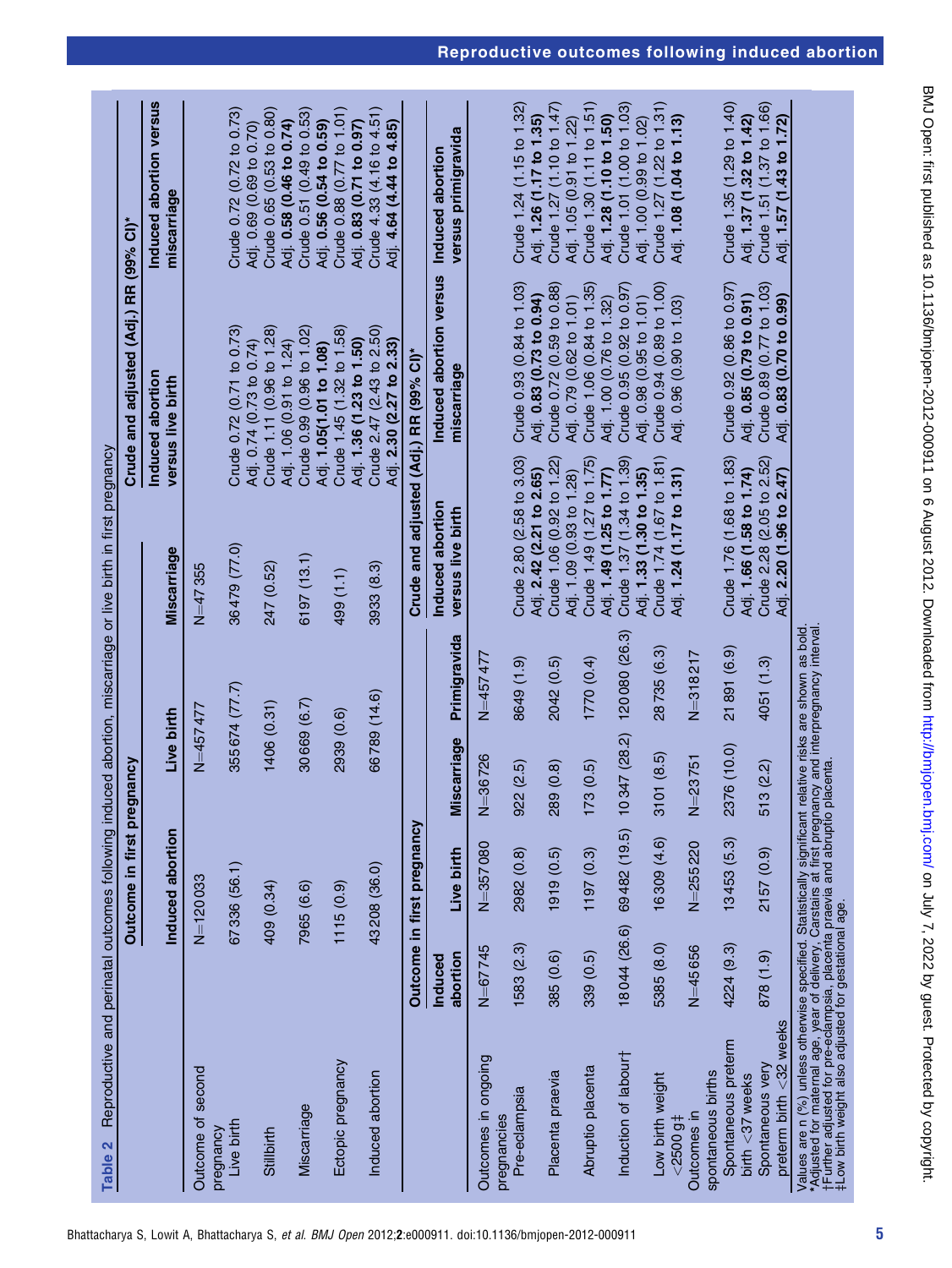|                         |                                        | Outcome in second pregnancy following an initial live birth |           |                                     |            |
|-------------------------|----------------------------------------|-------------------------------------------------------------|-----------|-------------------------------------|------------|
|                         | <b>Induced abortion</b><br>$(N=30527)$ | Live birth<br>$(N = 125 855)$                               | p Value   | <b>Miscarriage</b><br>$(N = 22404)$ | p Value    |
| Mean age (SD)           | 26.04 (5.85)                           | 26.15 (4.68)                                                | < 0.001   | 28.41 (5.42)                        | 0.001      |
| Carstairs category* †   |                                        |                                                             |           |                                     |            |
|                         | 3523 (12.8)                            | 20264 (16.5)                                                | $<$ 0.001 | 4498 (20.9)                         | $<$ 0.001  |
| $\overline{c}$          | 4304 (15.6)                            | 21 985 (17.9)                                               |           | 4079 (18.9)                         |            |
| 3                       | 5186 (18.8)                            | 23425 (19.0)                                                |           | 4312 (20.0)                         |            |
| 4                       | 6243 (22.6)                            | 25 979 (21.1)                                               |           | 4447 (20.6)                         |            |
| 5                       | 8370 (30.3)                            | 31395(25.5)                                                 |           | 4235 (19.6)                         |            |
| Smoking status†         |                                        |                                                             |           |                                     |            |
| <b>Never</b>            | 393(39.7)                              | 32464 (48.5)                                                | < 0.001   | 3165(46.1)                          | 0.001      |
| Current                 | 313(31.6)                              | 20 658 (30.9)                                               |           | 1169 (17.0)                         |            |
| Former                  | 43(4.3)                                | 5359 (8.0)                                                  |           | 282(4.1)                            |            |
| Not known               | 241 (24.3)                             | 8482 (12.7)                                                 |           | 2243 (32.7)                         |            |
| Total                   | 990                                    | 66963                                                       |           | 6859                                |            |
| <b>Missing</b>          | 29 537 (96.8)                          | 58 892 (46.8)                                               |           | 15545 (69.4)                        |            |
| Interpregnancy interval |                                        |                                                             |           |                                     |            |
| Median (IQR)            | $108(61 - 209)$                        | 152 (96-256)                                                | < 0.001   | $60(48 - 87)$                       | ${<}0.001$ |

Values are n (%) unless otherwise specified.<br>\*Carstairs categories: 1 = least deprived, 5 = most deprived.

+Percentage based on available information for each group.

Table 6 summarises the risk of spontaneous preterm delivery in subsequent pregnancies following one or more consecutive IAs in comparison with those with no previous abortions (primigravid women). The adjusted RRs of spontaneous preterm birth  $(*37* weeks) was$ incrementally higher in women undergoing one, two, three and four IAs. The adjusted RRs of spontaneous very preterm delivery (<32 weeks) was higher after one and four IAs, while the adjusted RRs of spontaneous extremely preterm delivery (<28 weeks) was higher following two and four previous IAs. Additional IAs were not associated with increased adjusted RRs of any type of spontaneous preterm birth.

# **DISCUSSION**

#### Principal findings

Our results suggest that women who had an IA in the first pregnancy were more at risk of maternal and perinatal risks in comparison with women with a previous live birth. Compared with an initial miscarriage, an IA in a first pregnancy was associated with a higher subsequent risk of miscarriage or ectopic pregnancy, IA and preeclampsia. Women with a previous IA face increased risks of antepartum haemorrhage and spontaneous preterm birth than women in their first pregnancy.

A live birth prior to an IA does not appear to be associated with reduced perinatal complications in women who are at higher risk of spontaneous preterm birth than primigravida. Surgical termination appears to be associated with a higher chance of spontaneous preterm birth than medical IA. There does not appear to be a dose-dependent effect of IA on future adverse perinatal outcomes. Women with three or four consec-

utive IAs were not at significantly higher risk of spontaneous preterm birth in comparison with women who have had one termination of pregnancy.

#### **Strengths**

To our knowledge, this is the largest population-based study of reproductive outcomes following an IA. Registry-based previous studies reporting preterm birth rates as an outcome have been unable to discriminate between spontaneous and induced preterm delivery; this is one of the first papers to be able to calculate and report spontaneous preterm birth rates after IA.

We have acknowledged changes in clinical practice over the years during which data were collected and have adjusted for year of pregnancy in the regression models. The choice of an appropriate comparison group to women with a history of IA is problematic. Women who are pregnant again after having undergone an IA in a previous (first) pregnancy are gravida 2 and parity 0. It is impossible to control for both gravidity and parity unless the unexposed cohort have had a prior pregnancy, which did not lead to a delivery. Other comparison groups can be either women in their first ongoing pregnancies (gravidity 1 parity 0) or in their second ongoing pregnancies after a previous delivery (gravidity 2 parity 1). We feel that our strategy comparing the exposed cohort with all three of the above groups adds validity to our results.

# Limitations

The main limitations of this study stem from unrecorded and missing data in relation to certain potential confounding factors within the data set. For example, smoking data were only available for 50% of women;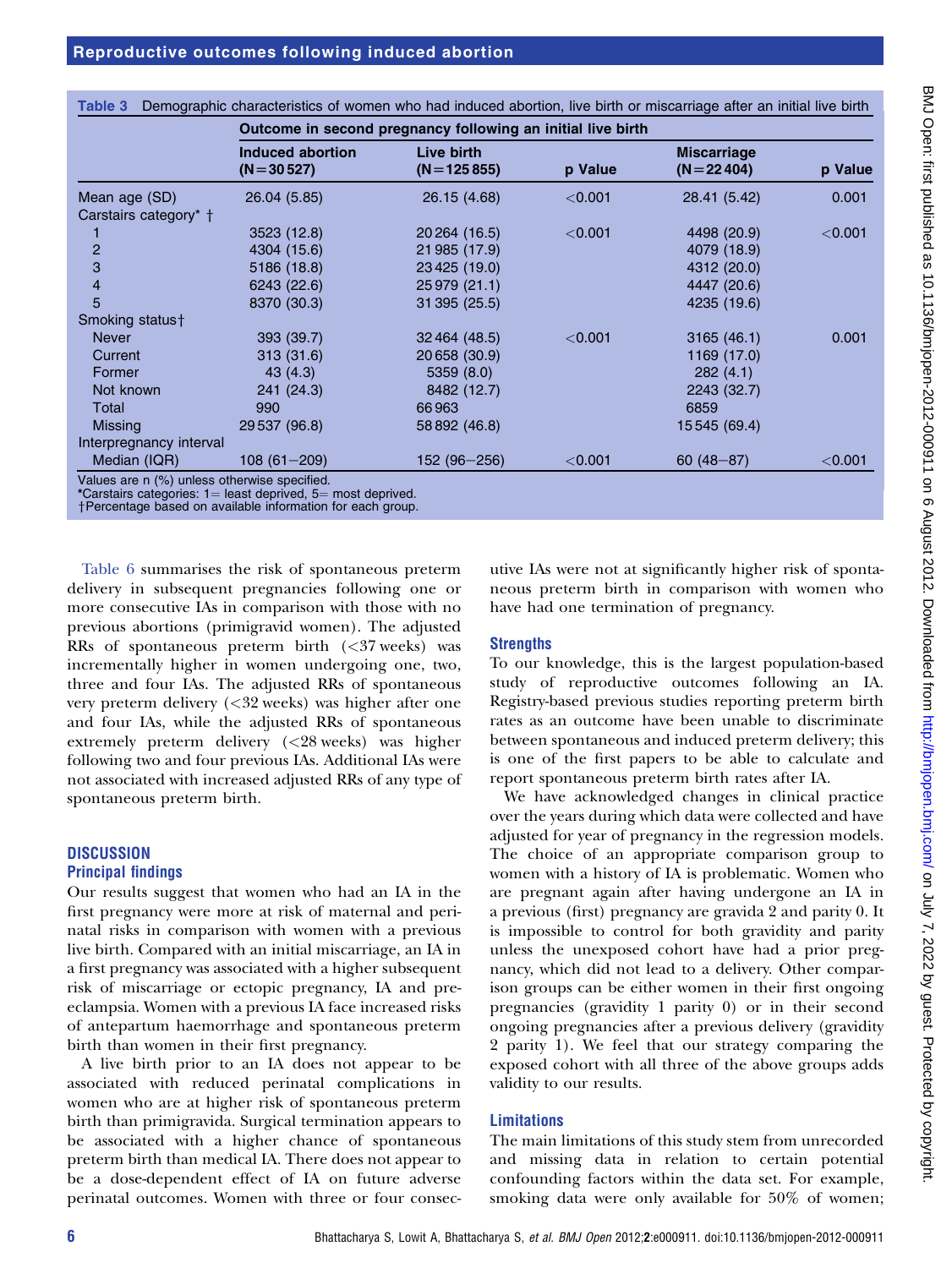| Reproductive and perinatal outcomes in women who had induced abortion, live birth or miscarriage following a live birth in the first pregnancy | Outcome of second pregnancy  |                                                  |              | Induced abortion                                      | Induced abortion versus                               |
|------------------------------------------------------------------------------------------------------------------------------------------------|------------------------------|--------------------------------------------------|--------------|-------------------------------------------------------|-------------------------------------------------------|
|                                                                                                                                                | Induced abortion             | Live birth                                       | Miscarriage  | versus live birth                                     | miscarriage                                           |
| Outcome of third pregnancy                                                                                                                     | $N = 30527$                  | $N = 125855$                                     | N=22404      | Crude and adjusted (Adj.) RR (99% Cl)*                |                                                       |
| Live birth                                                                                                                                     | (60.8)<br>18562              | 85014 (67.5)                                     | 17745 (79.2) | Crude 0.90 (0.89 to 0.91)                             | Crude 0.77 (0.76 to 0.78)                             |
|                                                                                                                                                |                              |                                                  |              | Adj. 0.88 (0.87 to 0.89)                              | Adj. 0.77 (0.76 to 0.78)                              |
| Stillbirth                                                                                                                                     | 84 (0.3)                     | 426 (0.3)                                        | 69 (0.3)     | Crude 0.81 (0.60 to 1.11)<br>Adj. 0.76 (0.55 to 1.06) | Crude 0.89 (0.59 to 1.36)<br>Adj. 0.86 (0.54 to 1.37) |
| Miscarriage                                                                                                                                    | 2005 (6.6)                   | 8778 (7.0)                                       | 2869 (12.8)  | Crude 0.94 (0.89 to 1.00)                             | Crude 0.51 (0.48 to 0.55)                             |
|                                                                                                                                                |                              |                                                  |              | Adj. 0.93 (0.88 to 1.00)                              | Adj. 0.67 (0.62 to 0.72)                              |
| Ectopic pregnancy                                                                                                                              | 339 (1.1)                    | 1064(0.9)                                        | 181(0.8)     | Crude 1.31 (1.12 to 1.54)                             | Crude 1.38 (1.09 to 1.74)                             |
|                                                                                                                                                |                              |                                                  |              | Adj. 1.31 (1.11 to 1.56)                              | Adj. 1.16 (0.90 to 1.50)                              |
| Induced abortion                                                                                                                               | 9537 (31.2)                  | 30573 (24.3)                                     | 1540 (6.9)   | Crude 1.29 (1.25 to 1.32)                             | Crude 4.55 (4.25 to 4.86)                             |
|                                                                                                                                                |                              |                                                  |              | Adj. 1.33 (1.30 to 1.37)                              | Adj. 4.37 (4.06 to 4.70)                              |
| Outcomes in ongoing pregnancies                                                                                                                | $N = 18646$                  | $N = 85440$                                      | $N = 17814$  | Æ<br>Crude and adjusted (Adj.)                        | $(99%$ Cl) $\dagger$                                  |
| Pre-eclampsia                                                                                                                                  | 144(0.8)                     | 567 (0.7)                                        | 165(0.9)     | Crude 1.16 (0.92 to 1.48)                             | Crude 0.83 (0.62 to 1.12)                             |
|                                                                                                                                                |                              |                                                  |              | Adj. 1.40 (1.10 to 1.79)                              | Adj. 0.91 (0.66 to 1.27)                              |
| Placenta praevia                                                                                                                               | 183(1.0)                     | 473 (0.6)                                        | 133(0.8)     | Crude 1.77 (1.42 to 2.22)                             | Crude 1.32 (0.98 to 1.76)                             |
|                                                                                                                                                |                              |                                                  |              | Adj. 1.78 (1.40 to 2.25)                              | Adj. 1.34 (0.97 to 1.84)<br>Crude 1.32 (0.87 to 2.00) |
| Abruptio placenta                                                                                                                              | $(0.5)$ 16                   | 325 (0.4)                                        | 66 (0.4)     | Crude 1.28 (0.95 to 1.74)                             |                                                       |
|                                                                                                                                                |                              |                                                  |              | Adj. 1.28 (0.93 to 1.77)                              | Adj. 1.32 (0.83 to 2.10)                              |
| Induction of labour‡                                                                                                                           | 4298 (23.1)                  | 18239 (21.4)                                     | 3968 (22.3)  | Crude 1.08 (1.04 to 1.12)                             | Crude 1.03 (0.98 to 1.09)                             |
|                                                                                                                                                |                              |                                                  |              | Adj. 1.11 (1.07 to 1.16)                              | Adj. 1.01 (0.96 to 1.07)                              |
| Low birth weight <2500§                                                                                                                        | 1086(5.8)                    | 3905 (4.6)                                       | 784 (4.4)    | Crude 1.28 (1.17 to 1.39)                             | Crude 1.32 (1.17 to 1.49)                             |
|                                                                                                                                                |                              |                                                  |              | Adj. 1.36 (1.21 to 1.51)                              | Adj. 1.04 (0.90 to 1.21)                              |
| Outcomes in spontaneous births                                                                                                                 |                              | $N = 59220$                                      | $N = 12056$  |                                                       |                                                       |
| Spontaneous preterm                                                                                                                            | $N=12868$<br>859 (6.7)       | 3035(5.1)                                        | 644 (5.3)    | Crude 1.30 (1.18 to 1.43)                             | Crude 1.25 (1.10 to 1.42)                             |
| birth $<$ 37 weeks                                                                                                                             |                              |                                                  |              | Adj. 1.27 (1.14 to 1.40)                              | Adj. 1.14 (0.99 to 1.32)                              |
| Spontaneous very preterm birth <32 weeks                                                                                                       | 162(1.3)                     | 495 (0.8)                                        | 104(0.9)     | Crude 1.51 (1.19 to 1.90)                             | Crude 1.46 (1.06 to 2.01)                             |
|                                                                                                                                                |                              |                                                  |              | Adj. 1.44 (1.12 to 1.84)                              | Adj. 1.35 (0.93 to 1.96)                              |
| Values are n (%) unless otherwise specified. Statistically significan<br>*Adjusted for age, year of delivery, Carstairs at second pregnancy    | and interpregnancy interval. | relative risks are shown in bold.                |              |                                                       |                                                       |
| t Adjusted for maternal age, year of pregnancy, Carstairs category                                                                             | placenta.                    | at second pregnancy and interpregnancy interval. |              |                                                       |                                                       |
| ‡Further adjusted for pre-eclampsia, placenta praevia and abruptio<br>§Low birth weight also adjusted for gestational age.                     |                              |                                                  |              |                                                       |                                                       |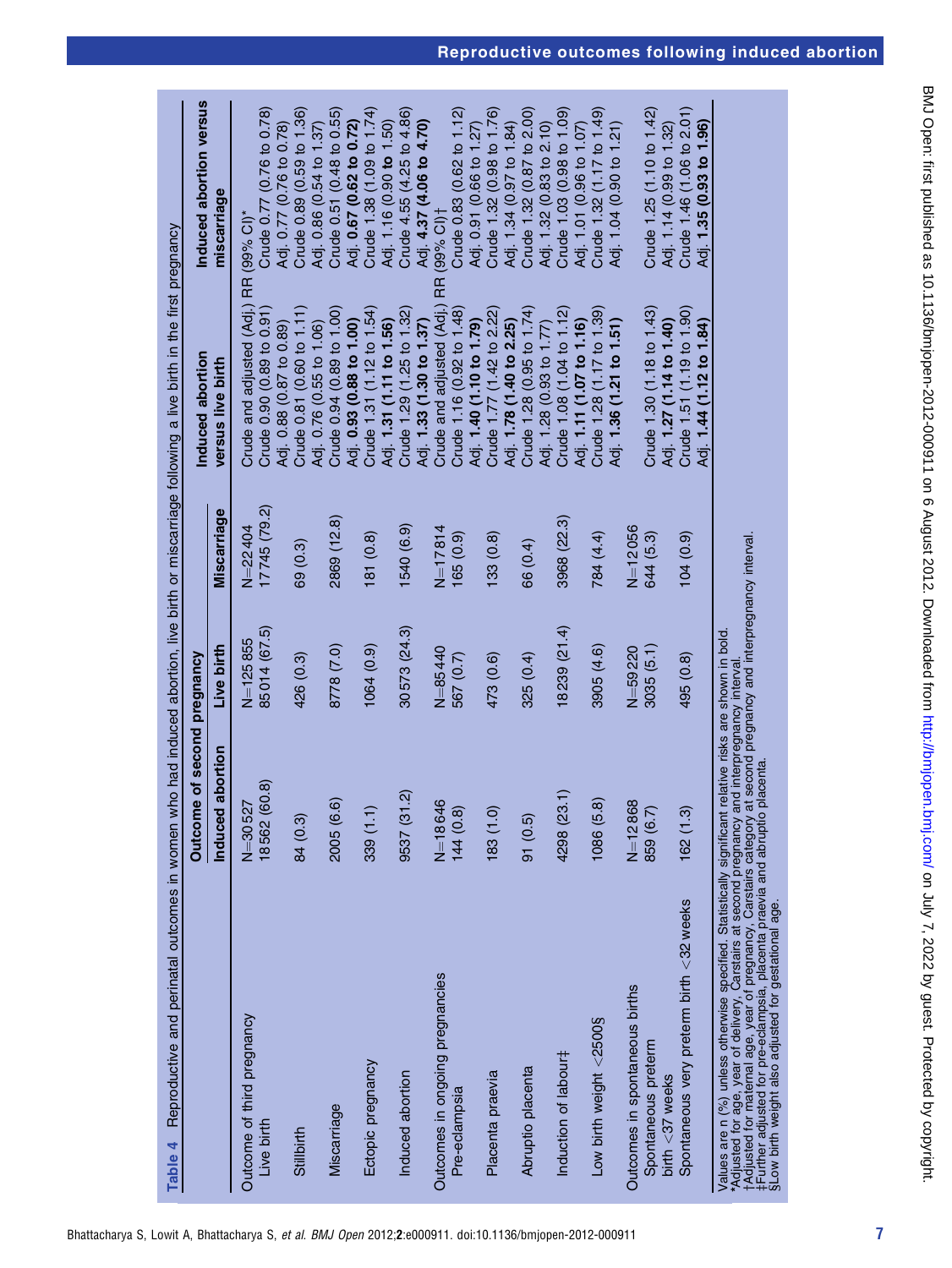| Reproductive outcomes following medical and su<br>outcomes in next<br>(2nd) pregnancy<br>Reproductive<br>Table 5                                                                                                                                                                                                                                                                                                                                        | Primigravida<br>N = 457 477 | <i><b>urgical abortion</b></i><br><b>Medical termination</b><br>nancy<br>in first pregr<br>$N = 16702$ | Surgical termination<br>in first pregnancy<br>$N = 52560$ | RR         | Primigravida crude<br>and adjusted (Adj.)<br>RR (99% CI)*<br><b>Medical vs</b>   | Primigravida crude<br>and adjusted (Adj.)<br>RR (99% CI)*<br><b>Surgical vs</b> | Surgical vs medical<br>crude and adjusted<br>(Adj.) RR (99% Cl)*<br>induced abortion |
|---------------------------------------------------------------------------------------------------------------------------------------------------------------------------------------------------------------------------------------------------------------------------------------------------------------------------------------------------------------------------------------------------------------------------------------------------------|-----------------------------|--------------------------------------------------------------------------------------------------------|-----------------------------------------------------------|------------|----------------------------------------------------------------------------------|---------------------------------------------------------------------------------|--------------------------------------------------------------------------------------|
| Live birth                                                                                                                                                                                                                                                                                                                                                                                                                                              | 355674 (77.7)               | 9785 (58.6)                                                                                            | 28285 (53.8)                                              | Crude Adj  | (0.74 to 0.77<br>0.75                                                            | $(0.69 \text{ to } 0.70)$<br>0.69                                               | (0.90 t0 0.94)<br>0.92                                                               |
|                                                                                                                                                                                                                                                                                                                                                                                                                                                         |                             |                                                                                                        |                                                           |            | (0.70 t 0.73)<br>0.71                                                            | 0.76 (0.75 to 0.77)                                                             | 1.44 (1.41 to 1.48)                                                                  |
| Still birth                                                                                                                                                                                                                                                                                                                                                                                                                                             | 1406(0.3)                   | 57 (0.3)                                                                                               | 151(0.3)                                                  | Crude Adj  | $(0.79 \text{ to } 1.57)$<br>$(0.80 \text{ to } 1.64)$<br>1.11<br>$\frac{15}{1}$ | $(0.75 \text{ to } 1.17)$<br>(52)<br>(0.73 to 1<br>0.93<br>0.95 <sub>0</sub>    | 0.84 (0.56 to 1.26)<br>0.98 (0.57 to 1.69)                                           |
| Miscarriage                                                                                                                                                                                                                                                                                                                                                                                                                                             | 30669 (6.7)                 | 1200(7.2)                                                                                              | 3723(7.1)                                                 | Crude Adj  | (1.00 to 1.15)<br>10.1                                                           | $\frac{1}{2}$<br>$1.01$ to 1<br>1.06                                            | 0.99 (0.91 to 1.07)                                                                  |
| Ectopic                                                                                                                                                                                                                                                                                                                                                                                                                                                 | 2939 (0.6)                  | 120(0.7)                                                                                               | 599 (1.1)                                                 | Crude Adj  | $(0.88 \text{ to } 1.42)$<br>(0.91 to 1.06)<br>1.12<br>0.98                      | $(0.98 \text{ to } 1.08)$<br>$(1.58 \text{ to } 1.99)$<br>1.03<br>1.77          | $(1.30 \text{ to } 1.62)$<br>$(1.23 \text{ to } 2.05)$<br>1.45<br>1.59               |
|                                                                                                                                                                                                                                                                                                                                                                                                                                                         |                             |                                                                                                        |                                                           |            | $(0.78 \text{ to } 1.28)$<br>0.99                                                | $(1.58 \text{ to } 2.06)$<br>1.80                                               | $(1.29 \text{ to } 2.45)$<br>1.78                                                    |
| Induced abortion                                                                                                                                                                                                                                                                                                                                                                                                                                        | 66789 (14.6)                | 5540 (33.2)                                                                                            | 19802 (37.7)                                              | Crude Adj. | (2.91 to 3.12)<br>(2.21 to 2.34)<br>2.27<br>3.01                                 | 2.00 (1.96 to 2.04)<br>$(2.54 \text{ to } 2.63)$<br>2.58                        | 0.44(0.42 to 0.46)<br>$(1.10 \text{ to } 1.17)$<br>1.14                              |
| Outcome in ongoing                                                                                                                                                                                                                                                                                                                                                                                                                                      | N=457477                    | $N = 9842$                                                                                             | $N = 28436$                                               |            |                                                                                  |                                                                                 |                                                                                      |
| Pre-eclampsia<br>pregnancy§                                                                                                                                                                                                                                                                                                                                                                                                                             | 8649 (1.9)                  | 316 (3.2)                                                                                              | 688 (2.4)                                                 | Crude Adj. | $(1.47 \text{ to } 1.96)$<br>1.70                                                | $(1.16 \text{ to } 1.42)$<br>1.28(                                              | $(0.63 \text{ to } 0.90)$<br>0.75                                                    |
|                                                                                                                                                                                                                                                                                                                                                                                                                                                         |                             |                                                                                                        |                                                           |            | $(0.86 \text{ to } 1.17)$<br>1.01                                                | $(1.03 \text{ to } 1.27)$<br>1.14                                               | 1.12(0.90 t0 1.39)                                                                   |
| Placenta praevia                                                                                                                                                                                                                                                                                                                                                                                                                                        | 2042 (0.5)                  | 23 (0.2)                                                                                               | 248 (0.9)                                                 | Crude Adj  | (0.31 to 0.90)<br>0.52                                                           | $(1.64 \text{ to } 2.32)$<br>1.95                                               | $(2.13 \text{ to } 6.54)$<br>3.73                                                    |
|                                                                                                                                                                                                                                                                                                                                                                                                                                                         |                             |                                                                                                        |                                                           |            | $(0.47 \text{ to } 1.40)$<br>0.81                                                | $(1.36 \text{ to } 1.95)$<br>1.63                                               | (1.17 to 4.26)<br>2.23                                                               |
| Abruptio placentae                                                                                                                                                                                                                                                                                                                                                                                                                                      | 1770 (0.4)                  | 40 (0.4)                                                                                               | 160 (0.6)                                                 | Crude Adj  | $(0.70 \text{ to } 1.58)$<br>1.05                                                | $(1.18 \text{ to } 1.80)$<br>1.45                                               | $(0.88 \text{ to } 2.18)$<br>1.38(                                                   |
|                                                                                                                                                                                                                                                                                                                                                                                                                                                         |                             |                                                                                                        |                                                           |            | $(1.08 \text{ to } 2.52)$<br>.65                                                 | $(1.24 \text{ to } 1.91$<br>$-54$                                               | (0.63 to 1.88)<br>1.09                                                               |
| Birth weight + <2500 g                                                                                                                                                                                                                                                                                                                                                                                                                                  | 28735 (6.3)                 | 697 (7.1)                                                                                              | 2407 (8.5)                                                | Crude Adj. | $(1.03 \text{ to } 1.24)$<br>$\frac{13}{2}$                                      | $(1.28 \text{ to } 1.42)$<br>1.35                                               | $(1.07 \text{ to } 1.33)$<br>(61.19)                                                 |
|                                                                                                                                                                                                                                                                                                                                                                                                                                                         |                             |                                                                                                        |                                                           |            | (1,17)<br>(0.94 t)<br>$-50$                                                      | $(1.08 \text{ to } 1.23)$<br>1.16                                               | 1.28<br>$(0.97)$ to<br>1.12                                                          |
| Spontaneous births§                                                                                                                                                                                                                                                                                                                                                                                                                                     | $N = 318217$ #              | $N = 6474 +$                                                                                           | $N = 18126 +$                                             |            |                                                                                  |                                                                                 |                                                                                      |
| Preterm <37 weeks                                                                                                                                                                                                                                                                                                                                                                                                                                       | 21891 (6.9)                 | 533 (8.2)                                                                                              | 1768(9.8)                                                 | Crude Adj. | 1.20 (1.07 to 1.33)                                                              | $.42(1.34 \text{ to } 1.51)$                                                    | .18(1.05 to 1.34)                                                                    |
|                                                                                                                                                                                                                                                                                                                                                                                                                                                         |                             |                                                                                                        |                                                           |            | $(0.99 \text{ to } 1.24)$<br>Ē                                                   | $(1.37 \text{ to } 1.55)$<br>$-45$                                              | 1.25(1.07 to 1.45)                                                                   |
| Very preterm <32 weeks 4051 (1.3)                                                                                                                                                                                                                                                                                                                                                                                                                       |                             | 123(1.9)                                                                                               | 363 (2.0)                                                 | Crude Adj. | $(1.18 \text{ to } 1.89)$<br>49                                                  | $(1.37 \text{ to } 1.81)$<br>1.57                                               | 1.05 (0.81 to 1.38)                                                                  |
|                                                                                                                                                                                                                                                                                                                                                                                                                                                         |                             |                                                                                                        |                                                           |            | $(0.98 \text{ to } 1.60)$<br>25                                                  | $(1.41 \text{ to } 1.87)$<br>$-62$                                              | .13(0.81 to 1.58)                                                                    |
| Very preterm <28 weeks $1349$ (0.4)                                                                                                                                                                                                                                                                                                                                                                                                                     |                             | 35(0.5)                                                                                                | (0.7)                                                     | Crude Adj. | $(0.82 \text{ to } 2.00)$<br>$\overline{27}$                                     | $(1.22 \text{ to } 2.00)$<br>1.56                                               | $1.23$ (0.75 to 2.01)                                                                |
|                                                                                                                                                                                                                                                                                                                                                                                                                                                         |                             |                                                                                                        |                                                           |            | $(0.58 \text{ to } 1.44)$<br>$\overline{5}$                                      | 2.07)<br>$\mathbf{c}$<br>(1.27)<br><b>.62</b>                                   | (0.73 to 2.61)<br>$\frac{38}{2}$                                                     |
| †Low birth weight also adjusted for gestational age.<br>‡Only spontaneous delivery considered among live & still birth.<br>§All relative risks comparing primigravida vs medical/surgical have been adjusted for maternal age, year<br>*All relative risks comparing medical vs surgical have been adjusted for maternal age, year of event,<br>Values are n (%) unless otherwise specified. Statistically significant relative risks are shown as bold |                             |                                                                                                        |                                                           |            | Carstairs category at the previous & interpregnancy interval                     |                                                                                 |                                                                                      |
|                                                                                                                                                                                                                                                                                                                                                                                                                                                         |                             |                                                                                                        |                                                           |            |                                                                                  |                                                                                 |                                                                                      |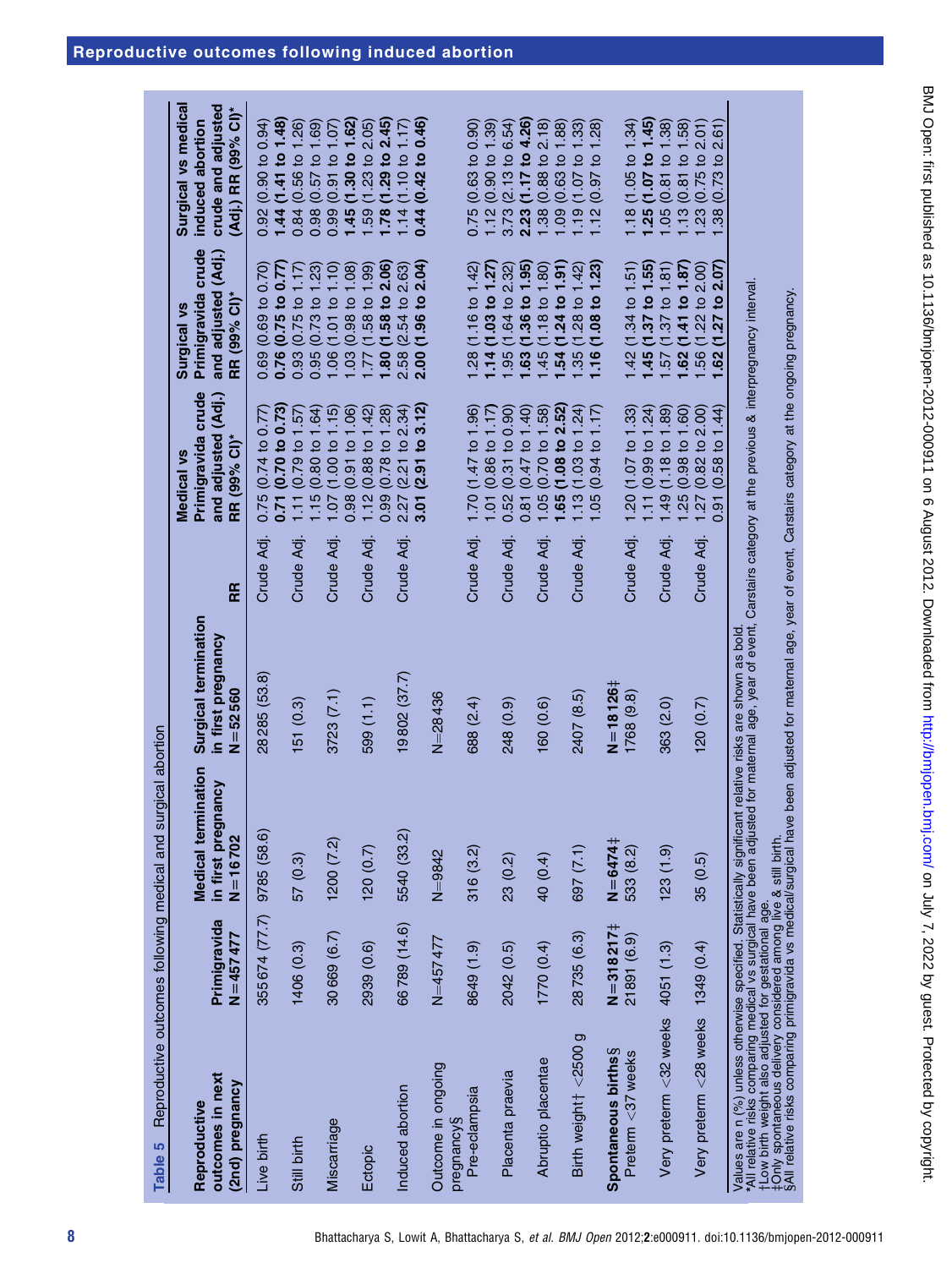### Reproductive outcomes following induced abortion

| data on body mass index were unavailable, while data on     |
|-------------------------------------------------------------|
| gestational age at termination was missing in the           |
| majority of cases. The actual method of termination         |
| (medical vs surgical) was unrecorded in around 25% of       |
| all cases, while a large number of women appeared to        |
| have both medical and surgical treatment. Parity            |
| number was less reliable in the early years of data         |
| collection. This may reflect problems with coding and       |
| could potentially affect the quality of our results. In     |
| addition, the analysis of such a large population-based     |
| data set has the capacity to produce statistically signifi- |
| cant differences, which may or may not be clinically        |
| relevant, although this has been minimised by our use of    |
| a stringent 1% significance level throughout.               |
|                                                             |

Defining an ideal reference group is a challenge in studies exploring outcomes after IA. While we have partially addressed this issue by using more than one unexposed cohort, our data do not allow us to adjust for potential differences in pregnancy intentions between groups, which can impact on antenatal care and perinatal outcomes.

Unrecorded data relating to key potential confounders cannot exclude the possibility that some associations are not explained by abortion itself but by special circumstances of women seeking abortion, which also increases their risk of complications in pregnancy. We ran a separate analysis to identify previous pregnancy complications in women who had an IA, a miscarriage or a live birth in their second pregnancy. As supplementary table A shows, IA in the second pregnancy was not significantly associated with increased RR (99% CI) of pre-eclampsia, placenta praevia, placental abruption and low birth weight, respectively, compared with live birth (0.99 (0.85 to 1.16), 1.29 (0.99 to 1.67), 1.32 (0.96 to 1.82) and 1.08 (0.98, 1.18)) or miscarriage (0.79 (0.65 to 0.96), 1.17 (0.81 to 1.69), 1.08 (0.70 to 1.68) and 1.14  $(1.00 \text{ to } 1.30)$ ).

#### Comparison with previous studies

The association between IA and preterm birth found in this study is consistent with previously published work.<sup>32</sup> Two recent meta-analyses suggest that women who have had an IA are at higher risk of preterm birth in subsequent pregnancies. $33^{34}$  Our study shows that after adjustment women with a previous abortion have an increased chance of a subsequent preterm birth and very preterm birth compared with primigravidae or those who have had a previous live birth, but at no significantly greater risk compared with women who have had a previous miscarriage. Women who had a live birth before an IA are more likely to have a preterm birth compared with women with two previous live births.

Our results did not suggest a significant increased risk of miscarriage after an IA, which is in keeping with a review of literature.<sup>21</sup> In contrast, Sun et al  $(2003)^{35}$ demonstrated an association between surgical abortion and miscarriage in a subsequent pregnancy. Literature on the association between IA and miscarriage or ectopic pregnancy is sparse and conflicting. The increased risk

| Table 6 Risk of spontaneous preterm delivery following increasing number of induced abortions         | PTD <37 weeks                  |                                   | PTD <32 weeks                  |                               | <b>PTD &lt;28 weeks</b> |                       |
|-------------------------------------------------------------------------------------------------------|--------------------------------|-----------------------------------|--------------------------------|-------------------------------|-------------------------|-----------------------|
|                                                                                                       | Crude RR (99% CI)              | Adj.RR (99% CI)*                  | Crude RR (99% CI)              | Adj RR (99% Cl)               | Crude RR (99% CI)       | Adj RR (99% Cl)       |
| 1 Previous abortion vs 0                                                                              | 1.50(1.41 to 1.59)             | $(1.38 \text{ to } 1.57)$<br>1.47 | 1.70 (1.47 to 1.96)            | 1.59 (1.37 to 1.84)           | 1.44 (1.09 to 1.87)     | 1.24(0.94 to 1.64)    |
| 2 Previous abortions vs 0                                                                             | 1.55(1.32 to 1.81)             | $(1.29 \text{ to } 1.77)$<br>1.51 | 1.48(1.00 to 2.19)             | $1.34(0.91)$ to $2.00$ )      | 2.27 (1.31 to 3.94)     | (1.89(1.08 to 3.31))  |
| 3 Previous abortions vs 0                                                                             | 1.55(1.04 to 2.31)             | (1.01 to 2.27)<br>1.52            | 1.81 $(0.74 \text{ to } 4.46)$ | 1.64 (0.67 to 4.06)           | 1.36(0.22 to 8.37)      | 1.12 (0.18 to 6.96)   |
| 4 Previous abortions vs 0                                                                             | 2.13 (1.26 to 3.64)            | 2.10(1.23 to 3.59)                | 4.62(1.91 to 11.19)            | 4.27 (1.76 to 10.37)          | 6.94 (1.95 to 24.72)    | 5.96 (1.65 to 21.37)  |
| 2 Previous abortions vs 1                                                                             | 1.03 $(0.87 \text{ to } 1.22)$ | $1.02$ (0.86 to $1.21$ )          | 0.87(0.57 to 1.31)             | $0.84$ (0.56 to 1.28)         | 1.58 (0.86 to 2.89)     | $1.52$ (0.83 to 2.78) |
| 3 Previous abortions vs 2                                                                             | 1.00 (0.65 to 1.54)            | 1.01 (0.66 to 1.55)               | 1.23 $(0.46$ to 3.27)          | 1.22 (0.46 to 3.26)           | 0.60 (0.09 to 3.99)     | 0.60(0.09 to 3.97)    |
| 4 Previous abortions vs 3                                                                             | $1.38$ $(0.71$ to 2.68)        | 1.38 (0.71 to 2.70)               | 2.55 (0.72 to 9.01)            | $2.60(0.74 \text{ to } 9.18)$ | 5.10 (0.56 to 46.78)    | 5.29 (0.58 to 48.70)  |
| Statistically significant relative risks are shown as bold<br>PTD, preterm delivery.                  |                                |                                   |                                |                               |                         |                       |
| Adjusted for maternal age, year of delivery, Carstairs at first pregnancy and interpregnancy interval |                                |                                   |                                |                               |                         |                       |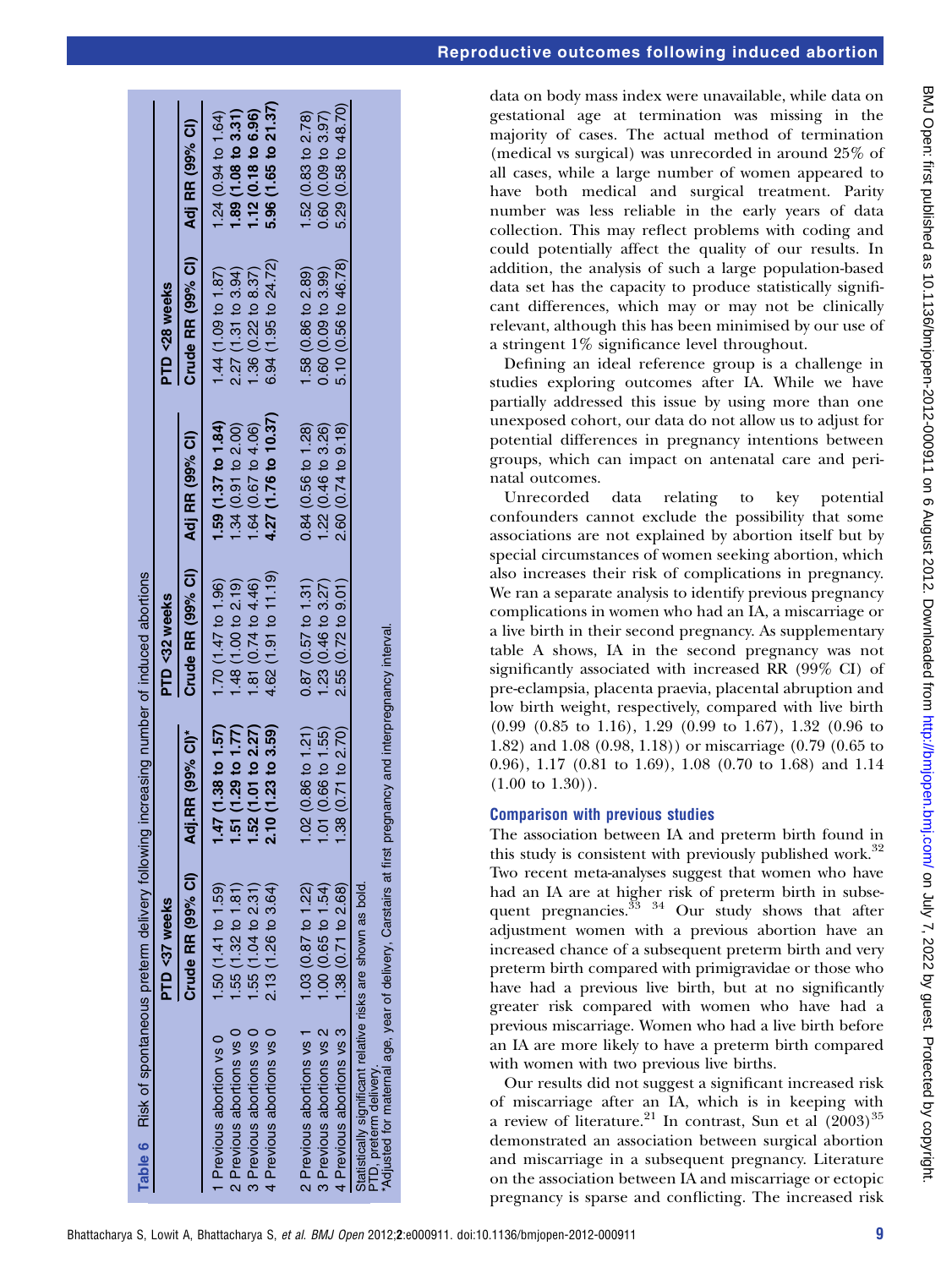of having a second termination following IA in a first pregnancy highlighted in our study has been reported elsewhere. $36-38$  While women who had an abortion were more likely to have a subsequent abortion, but they may also be more likely to have an unintended pregnancy. This should be seen a potential risk factor, which should be explored in future studies.

Available literature suggests that there is an association between IA and placenta praevia,<sup>39 40</sup> but no association with abruptio placenta. $^{\rm 41 \ 42}$  This study found that women in their second pregnancy after an initial IA in the first were at higher odds of both placenta praevia and abruptio placenta; women in their third pregnancy after an IA in their second pregnancy had higher odds of placenta praevia but not abruptio placenta. Published evidence supports a decreased risk of pre-eclampsia after an IA.<sup>43 44</sup> Our results suggest a risk of developing pre-eclampsia, which is on par with primigravid women, but lower than women with a previous miscarriage. The reasons for these associations are unclear, and hence any explanations can only be speculative. Problems with placental position and function could occur due to disruption of the endometrium by vigorous curettage. The quality of placental function in a previous pregnancy could influence susceptibility to future pre-eclampsia.

Since the introduction of medical abortion, there has been much speculation about the rival merits of medical and surgical techniques, especially in terms of future reproductive outcomes. Analysis of Danish data has failed to demonstrate a difference in key outcomes, such as preterm birth between medical and surgical abortion, but this study was unable to identify spontaneous versus induced preterm birth. $30$  With our ability to identify spontaneous preterm births we have shown a clear association with surgical abortion. However, since we were unable to adjust for gestational age, we cannot rule out the possibility that surgical abortions may have been performed at a more advanced stage of pregnancy requiring a greater degree of cervical dilatation, thus leading to future preterm labour. Our results are supported by a recent publication showing that the risk of preterm birth after one or more surgical abortions is higher than after medical abortion and comparable to that in primigravid women.<sup>11</sup>

A dose-dependent relationship between the number of IAs and future PTB has been shown in a number of previous studies.<sup>32</sup> The results of our analysis do not support this. Given our inability to adjust for a number of potential confounders, this needs to be investigated further.

Our data suggest that medical and surgical terminations may impact differently on future reproductive outcomes, with a higher risk of spontaneous preterm birth after surgery. We were unable to disentangle the separate effects of repeated medical and surgical abortion due to a relative paucity of numbers.

A recent publication $11$  found an increased risk of premature delivery following multiple surgical, but not

first trimester, medical IAs. While this could reflect the effect of repeated surgical trauma to the cervix, this needs further exploration in future studies with long-term periods of follow-up.

A key challenge in studying health sequelae after IA is to deal with potential differences in pregnancy intentions between comparison groups. While women who had an abortion were more likely to have a subsequent abortion, they may also be more likely to have an unintended pregnancy, which needs to be acknowledged as a potential risk factor in future studies.

#### **CONCLUSIONS**

IA in a first pregnancy is associated with a higher risk of spontaneous preterm birth in a subsequent pregnancy in comparison with primigravid women but not in women with a previous miscarriage. A successful pregnancy leading to a live birth prior to an IA does not appear to ameliorate this risk, while more than one abortion does not significantly increase it. Surgical, but not medical abortion appears to be associated with an increased risk of spontaneous very preterm birth in comparison with primigravid women. The results of this study should help provide women as well as health professionals with accurate information to inform clinical decision-making and tailor antenatal care to address women's risk profiles.

Acknowledgements We thank staff at ISD Scotland for extraction of data from the Scottish Morbidity Records Database and Margery Heath for secretarial assistance.

Contributors AT conceived the idea for the study. SB was the principal investigator. He designed the study along with SohB, AT, AJL and TM, led the funding application, managed the project, interpreted the results and wrote the first draft of the paper. AL cleaned the data and performed some of the initial analyses. SohB cowrote the funding application, facilitated data manipulation, interpreted the results and helped to draft the paper. EAR performed the statistical analysis and interpreted the results with input from AJL. All authors commented on, and contributed to the final draft of the paper.

Funding The Chief Scientist Office Scotland funded the study (grant number CZG/2/403). The views expressed are those of the authors and not the funding body.

Competing interests The authors declare that they have no competing interests.

Ethics approval The ethics approval was provided by the Privacy Advisory Committee of Information and Services Division, NHS, Scotland.

Provenance and peer review Not commissioned; externally peer reviewed.

Data sharing statement There are no unpublished data available for confidentiality reasons.

#### **REFERENCES**

- 1. http://www.isdscotland.org/isd/CCC\_FirstPage.jsp-<br>2. Berkowitz GS, Papiernik E. Epidemiology of preter
- Berkowitz GS, Papiernik E. Epidemiology of preterm birth. Epidemiol Rev 1993;15:414-43.
- 3. Calhoun BC, Shadigian E, Rooney B. Cost consequences of induced abortion as an attributable risk for preterm birth and impact on informed consent. J Reprod Med 2007;52:929-37.
- Chen A, Yuan W, Meirik O, et al. Mifepristone-induced early abortion and outcome of subsequent wanted pregnancy. Am J Epidemiol 2004:160:110-17.
- 5. de Haas I, Harlow BL, Cramer DW, et al. Spontaneous preterm birth: a case-control study. Am J Obstet Gynecol 1991;165:1290-6.